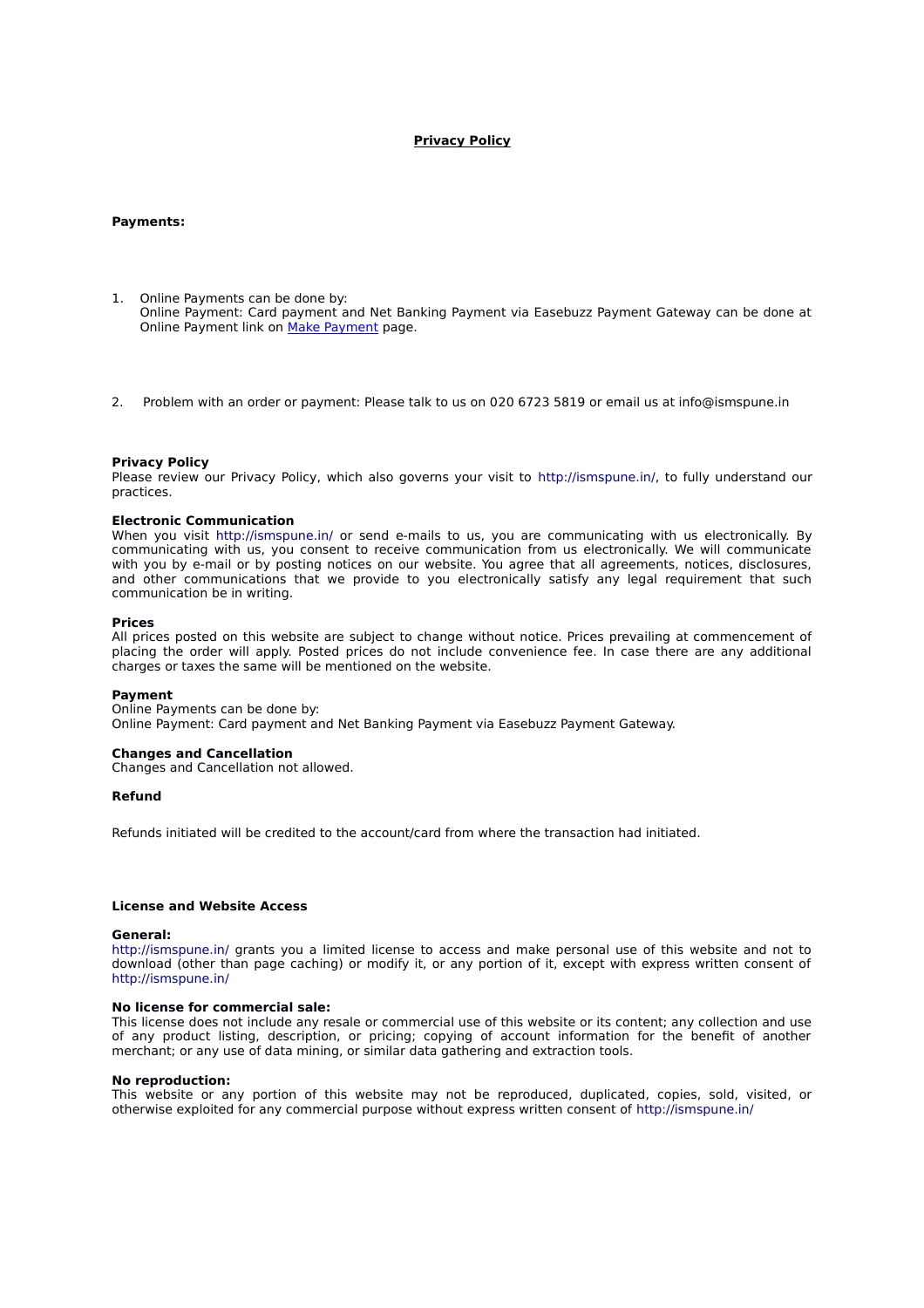## **No framing:**

You may not frame or utilize framing technologies to enclose any trademark, logo, or other proprietary information (including images, text, page layout, or form) of http://ismspune.in/ without the express written consent.

### **Metatags:**

You may not use any metatags or any other 'hidden text' utilizing Supreme Enterprises name or trademarks without the express written consent of http://ismspune.in/. Any unauthorized use terminates the permission or license granted by http://ismspune.in/

## **Reviews, Comments, Communications, and other content**

#### **Nature of content:**

Visitors to http://ismspune.in/ may post content and other communications; and submit suggestions, ideas, comments, questions or other information, as long as the content is not illegal, obscene, threatening, defamatory, invasive of privacy, infringing of intellectual property rights to otherwise injuries to third party or objectionable and does not consist of or contains software virus, political campaigning, commercial solicitation, mass mailing or any form of spam.

#### **False information:**

You may not use false email address, impersonate any person or entity, or otherwise mislead as to the origin of a card or other content. http://ismspune.in/ reserves the right (but not the obligation) to remove or edit such content but does not regularly review posted contents.

## **Rights Granted:**

If you do post content or submit material and unless we indicate otherwise, you grant http://ismspune.in/ a nonexclusive, royalty free, perpetual, irrevocable, and fully sub-licensed right to use, reproduce, modify, adapt, publish, translate, create derivative work from, distribute, and display such content throughout the world in any media. You grant http://ismspune.in/ the right to use the name that you submit in connection with such content if http://ismspune.in/ chooses.

### **Right Owned:**

You represent and warrant that you own all the rights or otherwise or control all of the rights to the content that you post; that the content is accurate; that the use of the content to supply does not violate this policy and will not cause injury to any person or entity and that you will indemnify http://ismspune.in/ for all claims resulting from the content you supply. http://ismspune.in/ has the right but not the obligation to monitor and edit or remove any activity or content. http://ismspune.in/ takes no responsibility and assumes no liability for any content posted by you or any third party.

### **Site Policies, Modification, and Severability**

Please review our other policies. We reserve the right to make changes to our website, policies, and these Terms and Conditions at any time. If any of these conditions shall be deemed invalid, void, or for any reason unenforceable, that condition shall be deemed severable and will not affect the validity and enforceability of any remaining conditions.

## **Intellectual Property Rights**

### **Copyright Protection:**

All content included on this site, such as text, graphics, logos, button icons, audio clips, digital downloads, data compilations and software, is the property of http://ismspune.in/ and protected by the Indian Copyright law. The compilation of all the content on this site is the exclusive property if http://ismspune.in/ and protected by Indian Copyright law. All software used in this site is the property of http://ismspune.in/ and is protected under the Indian Copyright law.

# **Trademarks:**

#### **i. Protected Marks:**

http://ismspune.in/, and other marks indicated on http://ismspune.in/ website are registered trademarks of http://ismspune.in/

### **ii. Protected Graphics:**

All http://ismspune.in/ graphics, logos, page headers, button icons, scripts and service names are trademarks or trade dress of http://ismspune.in/. http://ismspune.in/ trademarks and trade dress may not be used in connections with any product or service that is not of http://ismspune.in/.

## **Governing Law and Jurisdiction**

These terms and conditions will be construed only in accordance with the laws of India. In respect of all matters/disputes arising out of, in connection with or in relation to these terms and conditions or any other conditions on this website, only the competent Courts at Mumbai, Mumbai shall have jurisdiction, to the exclusion of all other courts.

## **Disclaimer of warranties and Limitation of Liability**

THIS SITE IS PROVIDED BY International School of Management StudiesON AN "AS IS" AND "AS AVAILABLE"